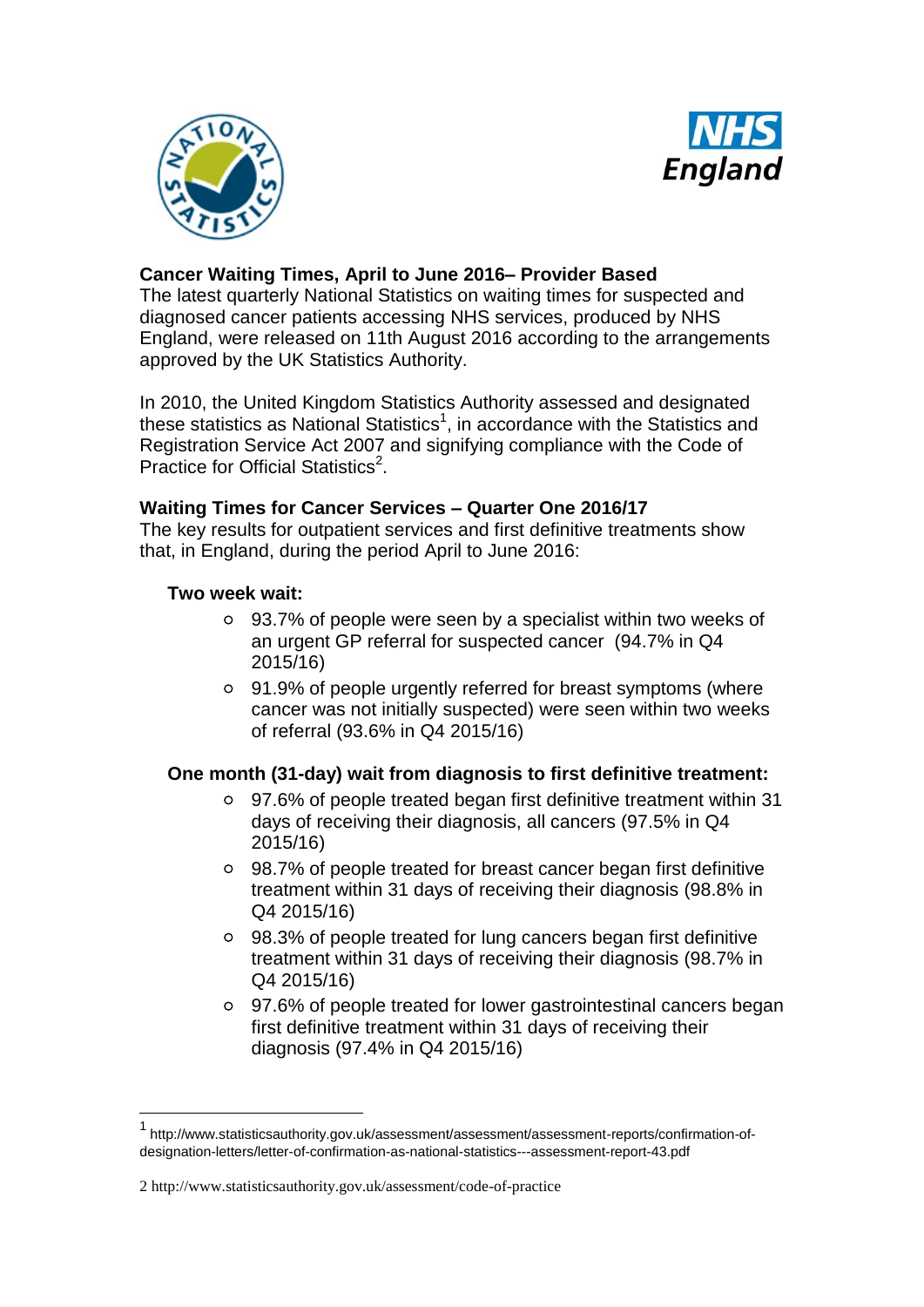- 95.3% of people treated for urological cancers began first definitive treatment within 31 days of receiving their diagnosis (95.0% in Q4 2015/16)
- 97.7% of people treated for skin cancers began first definitive treatment within 31 days of receiving their diagnosis (97.3% in Q4 2015/16)

## **Two month (62-day) wait from urgent GP referral to first definitive treatment:**

- 82.4% of people treated began first definitive treatment within 62 days of being urgently referred for suspected cancer by their GP, all cancers (82.1% in Q4 2015/16)
- 94.8% of people treated for breast cancers received first definitive treatment within 62 days of being urgently referred for suspected cancer by their GP (95.1% in Q4 2015/16)
- 72.2% of people treated for lung cancers received first definitive treatment within 62 days of being urgently referred for suspected cancer by their GP (74.8% in Q4 2015/16)
- 72.1% of people treated for lower gastrointestinal cancers received first definitive treatment within 62 days of being urgently referred for suspected cancer by their GP (72.2% in Q4 2015/16)
- 78.1% of people treated for urological cancers (excluding testicular cancer) received first definitive treatment within 62 days of being urgently referred for suspected cancer by their GP 76.4% in Q4 2015/16)
- 95.9% of people treated for skin cancers received first definitive treatment within 62 days of being urgently referred for suspected cancer by their GP (95.0% in Q4 2015/16)

# **62-day wait extensions**

- 89.5% of patients began first definitive treatment within 62 days of a consultant's decision to upgrade their priority, all cancers (88.9% in Q4 2015/16)
- 91.3% of people began first definitive treatment for cancer within 62 days of referral from an NHS cancer screening service, all cancers (91.9% in Q4 2015/16)

The key results for waiting times for second or subsequent treatment show that, in England, during the period April to June 2016:

# **31-day wait for subsequent treatment:**

- 95.3% of people began treatment within 31 days where the subsequent treatment was surgery (95.3% in Q4 2015/16)
- 99.4% of people began treatment within 31 days where the subsequent treatment was an anti-cancer drug regimen (99.2% in Q4 2015/16)